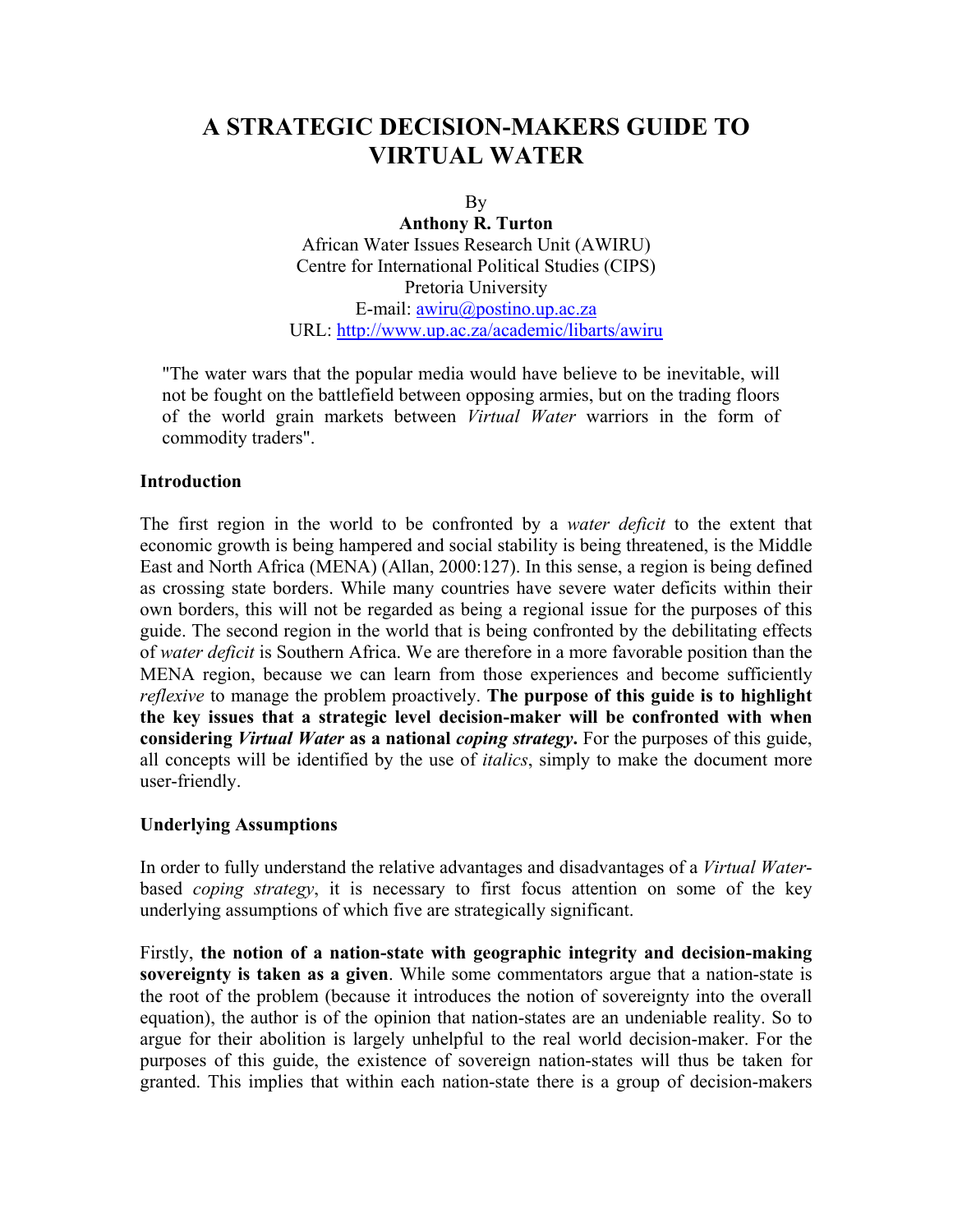that have the responsibility of maximizing national security by increasing the likelihood of economic prosperity and social stability.

Secondly, **the watershed or river basin is the unit of management**. This is so deeply entrenched within the literature of Integrated Water Resources Management (IWRM) as to be regarded as a fundamental part of water resources planning. While the ramifications of this can be debated at length, the existence of river basins as fundamental units of management are taken for granted in this guide.

Thirdly, **river basins are natural creations**, having taken millions of years to develop. Nation-states, it can be argued, are largely unnatural in the sense that they have been imposed by human beings onto a natural world, and thereby introduce a fundamental variable into the overall equation. In short, the existence of state borders within river basins introduces the *problematique* of sovereignty. Central to the concept of IWRM, is the need to integrate, manage and allocate in terms of some form of rationality, so sovereignty can be regarded as being a stumbling block. Alternatively, it can be argued that state sovereignty is challenged by the imposition of an IWRM approach within an international river basin. This guide will not go into these ramifications, and will merely accept the fact that river basins can cross state borders, thereby assuming some form of cooperation to exist between riparian states.

Fourthly, *water scarcity* **is a localized phenomenon, manifesting largely within a given watershed or river basin**. The significance of this is profound for strategic decisionmaking, because it allows for a conceptual difference to be developed between *water scarcity* at a local level, and the quest for a remedy at the regional or global level. What this means is that globally, there is a relative *water surplus*, while simultaneously one can find acute *water deficit* at localized levels. **Central to this is the key concept of a watershed versus a** *problemshed***.** 

Fifthly, it is necessary to understand that **national political economies are subordinate to regional political economies**, which in turn are subordinate to the global political economy (Turton, 2000a:144). This is the fundamental rationale of a *Virtual Water coping strategy*.

# **Definitions**

In order to achieve meaningful debate on the topic, it is necessary to first have conceptual clarity. This will enable all participants in the debate to compare apples with apples. The following definitions are offered as a point of departure, and should not be seen as being holy cows that cannot be sacrificed. In fact, their purpose is to stimulate debate in such a way as to develop the concepts further to the extent that real world strategic level decision-makers can fully comprehend the relative merits and pitfalls of *Virtual Water*.

*Coping Strategy*: A *coping strategy* is the output of the decision-making elite, usually in the form of some coherent policy or set of strategies such as water demand management, that seeks to manage the *water scarcity* in some form or another (Turton & Ohlsson,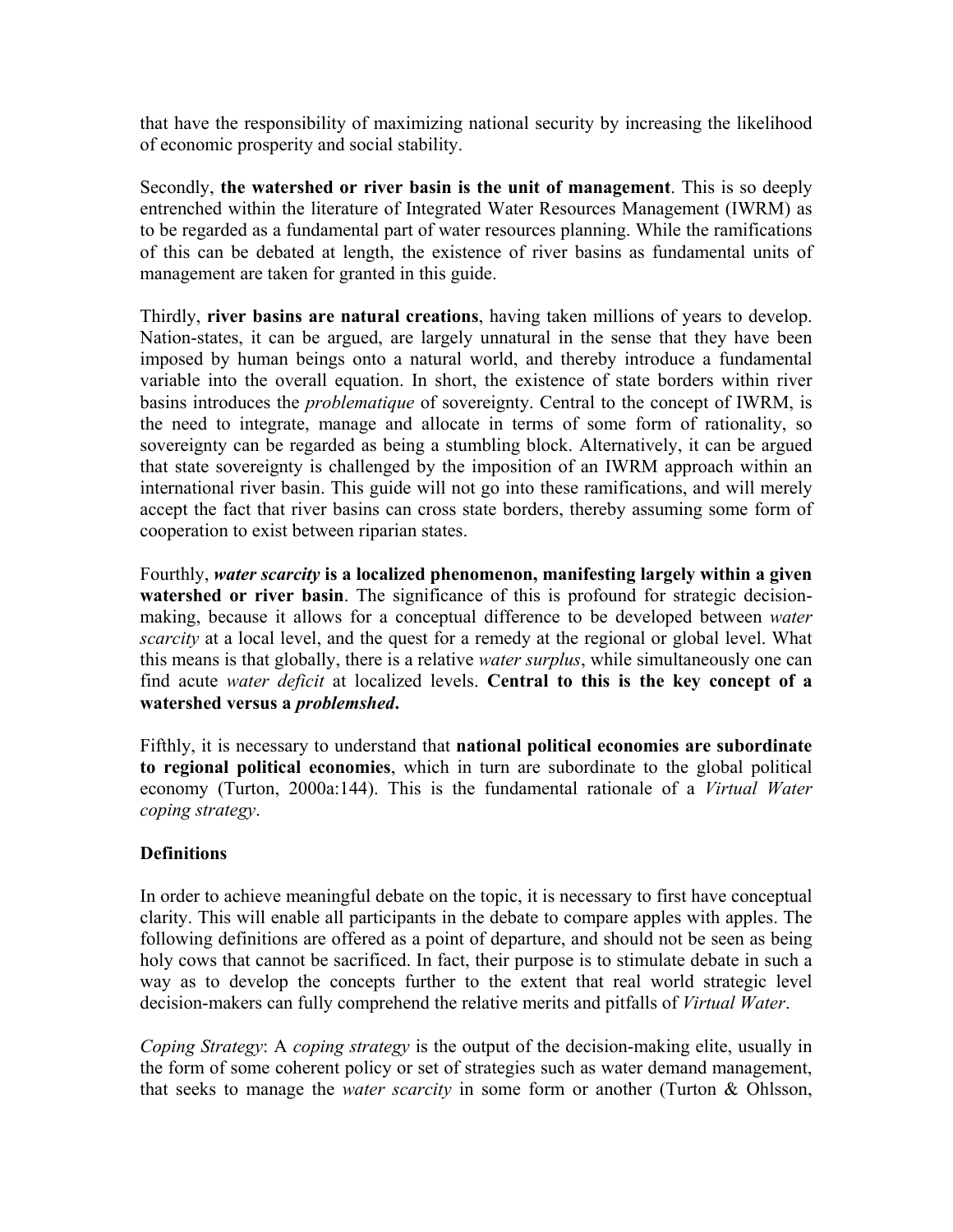1999). A *coping strategy* is the synthesis of a logical series of options that decisionmakers consider, thereby converting those options into a clearly defined policy choice with which to confront the problems of rising levels of *water scarcity* in a given state or regional setting. A *coping strategy* contains a logic of its own that is based on political rationality, which in turn may not coincide with an outsider's perception of rationality.

*First order resource*: A *first order resource* is a natural resource such as water, which can be either abundant or scarce within a given spatial entity.

*Problemshed*: This is a conceptual unit in which the remedy for a problem can be found. In other words, conventional wisdom would have us believe that watersheds are the unit of management, but it is also at this level that *water deficit* exists. By introducing a new conceptual unit and calling it the *problemshed*, it allows strategic decision-makers to source an element of a viable *coping strategy* from outside the watershed, usually in the global political economy of cereal trading, otherwise known as the *problemshed*.

*Reflexive*: A policy is said to be *reflexive* when a given social grouping becomes concerned by the undesirable and unintended consequences of its actions, such as environmental degradation caused by industrialization, and actively seek to limit these consequences by developing coherent coping strategies, policies and regimes to effect these desires (Turton, 2000b). A condition of reflexivity is said to exist when a social entity starts to recognize the implications of sustainability within the overall context of economic and social development.

*Second order resource*: A *second order resource* is defined by Ohlsson (1999:161) as the level of social adaptive capacity within a given social entity with which to confront and effectively manage increasing levels of *first order resource* (water) scarcity (Turton, 2000b).

*Sectoral Water Efficiency*: The *Sectoral Water Efficiency* (*SWE*) is the ratio of water consumed within a given economic sector (expressed as a percentage of total national water consumption) in relation to contribution of the same economic sector to overall GDP (expressed as a percentage of total GDP). (*Sectoral Water Efficiency* = Sectoral Water Consumption as % : Sectoral Contribution to GDP as %) (Turton, 1998:7).

*Sanctioned Discourse*: The *sanctioned discourse* is the prevailing or dominant discourse that has been legitimized by the discursive elite within the water sector at any one moment in time. It represents what may be said, who may say it and how it may be interpreted, thereby leading to the creation of a dominant belief system or paradigm (Turton, 2000b).

*Virtual Water*: This is a concept that was developed by Prof. Tony Allan, which refers to the volume of water needed to produce a commodity or service. For example, it typically takes 1 000 tonnes of water to produce one tonne of wheat. This represents the *Virtual Water* value of wheat. As such, it is easier, and less ecologically destructive, to import one tonne of wheat than to pipe in 1,000 tonnes of water (Turton, 2000a:145). *Virtual*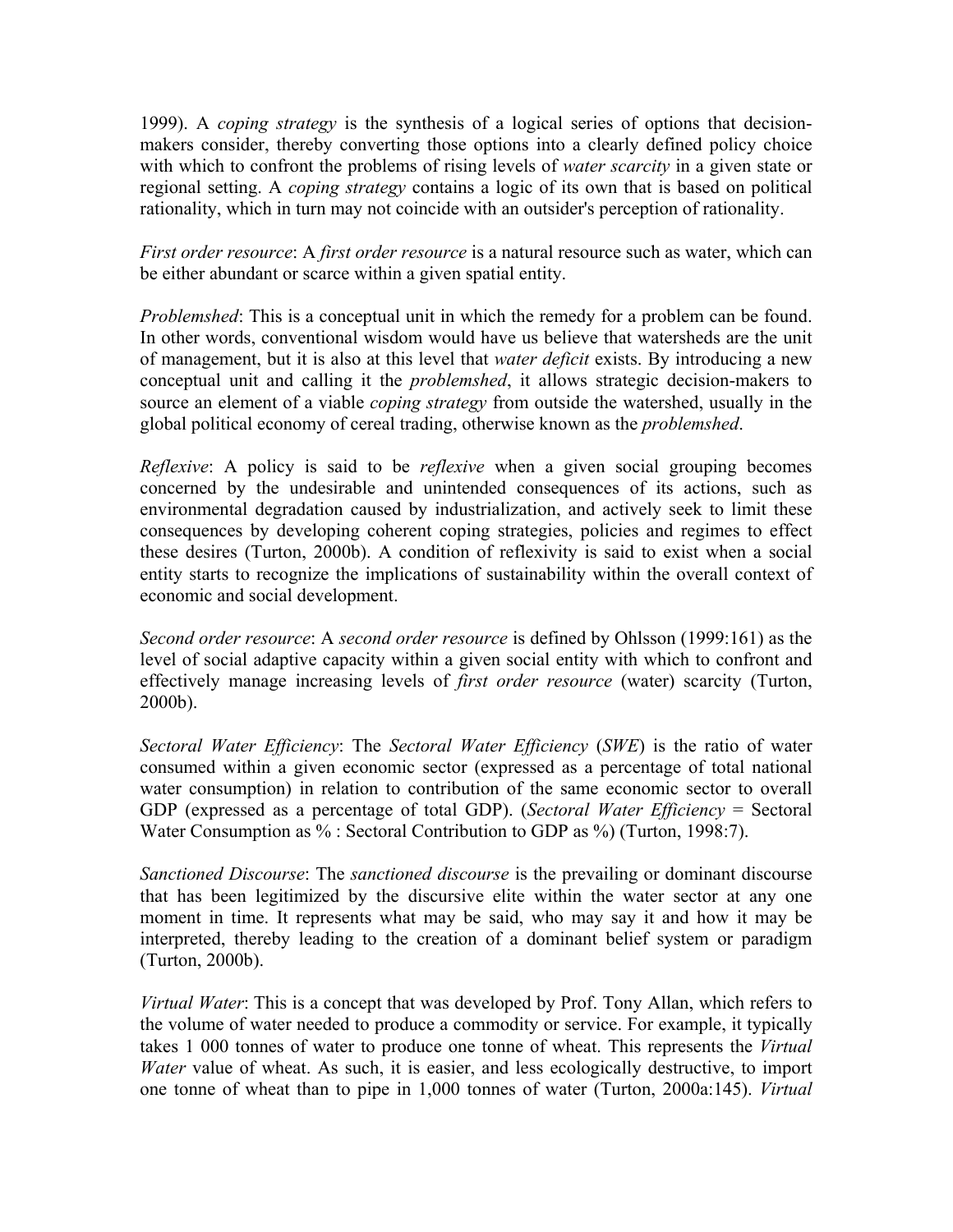*Water* is also present in hydroelectric power and constitutes the volume of water needed to produce a given unit of hydroelectricity (Turton, 1998:7-8).

*Water Deficit:* This refers to the prevailing condition that exists when the consumption of freshwater within a given social entity exceeds the level of sustainable supply (Turton, 2000b).

*Water Scarcity*: This is the condition that exists when the demographically-induced demand for water exceeds the prevailing level of local supply, meaning that supply-sided augmentation becomes necessary (Turton & Meissner, 2000).

### **Population - Food - Trade Nexus**

Before one can fully understand the implications of *Virtual Water*, one needs first to understand the role of water in society within the context of a developing state or region. The so-called population-food-trade nexus really lies at the very heart of the subject. In this regard, there are five strategically important issues that need to be understood.

Firstly, population growth is the fundamental driver of *water scarcity*. **In fact,** *water scarcity* **is not the problem - it is merely a manifestation of a far more fundamental problem - rapid and unchecked population growth.** This is a contentious statement and is liable to be contested, but this remains the fundamental underlying principle behind all *water scarcity* related problems in the developing world. The reason why this statement is likely to be contested, gives rise to another basic hydropolitical concept that needs to be understood - the *sanctioned discourse*. In the context of many developing countries, the conventional wisdom is that all development-related problems are caused by historically relevant issues over which the current government has little or no control. Typical amongst these issues is the historic experience of colonialism or the discourse of dependency or under-development. The reason for this is simple. By blaming all problems on something that is beyond the direct control of government, that same government cannot be held accountable for the results of their policies. This *sanctioned discourse* is powerful and is usually left unchallenged by advisors because it is not healthy for their future career prospects. In this regard, many advisors are in the business of perpetuating their own future usefulness by not rocking the boat. The author does not belong to this school of thought for reasons that are motivated in this guide. For this reason, the *sanctioned discourse* needs to be challenged because left as it is, the remedy for the problem of *water scarcity* will always be sought in the wrong place or by means of an inappropriate strategy and will therefore fail. So for this reason, the author notes the irrefutable connection between population, food and trade and uses this as the underlying rationale for *Virtual Water* strategies.

Secondly, **this population-related** *sanctioned discourse* **has two distinct manifestations that need to be understood**. For reasons of simplicity, **let us call these two manifestations the visible and invisible fractions of water consumption patterns**. The visible water fraction is easy to understand because it is the one that is most readily perceived by the layperson. This can best be illustrated by means of a graph showing the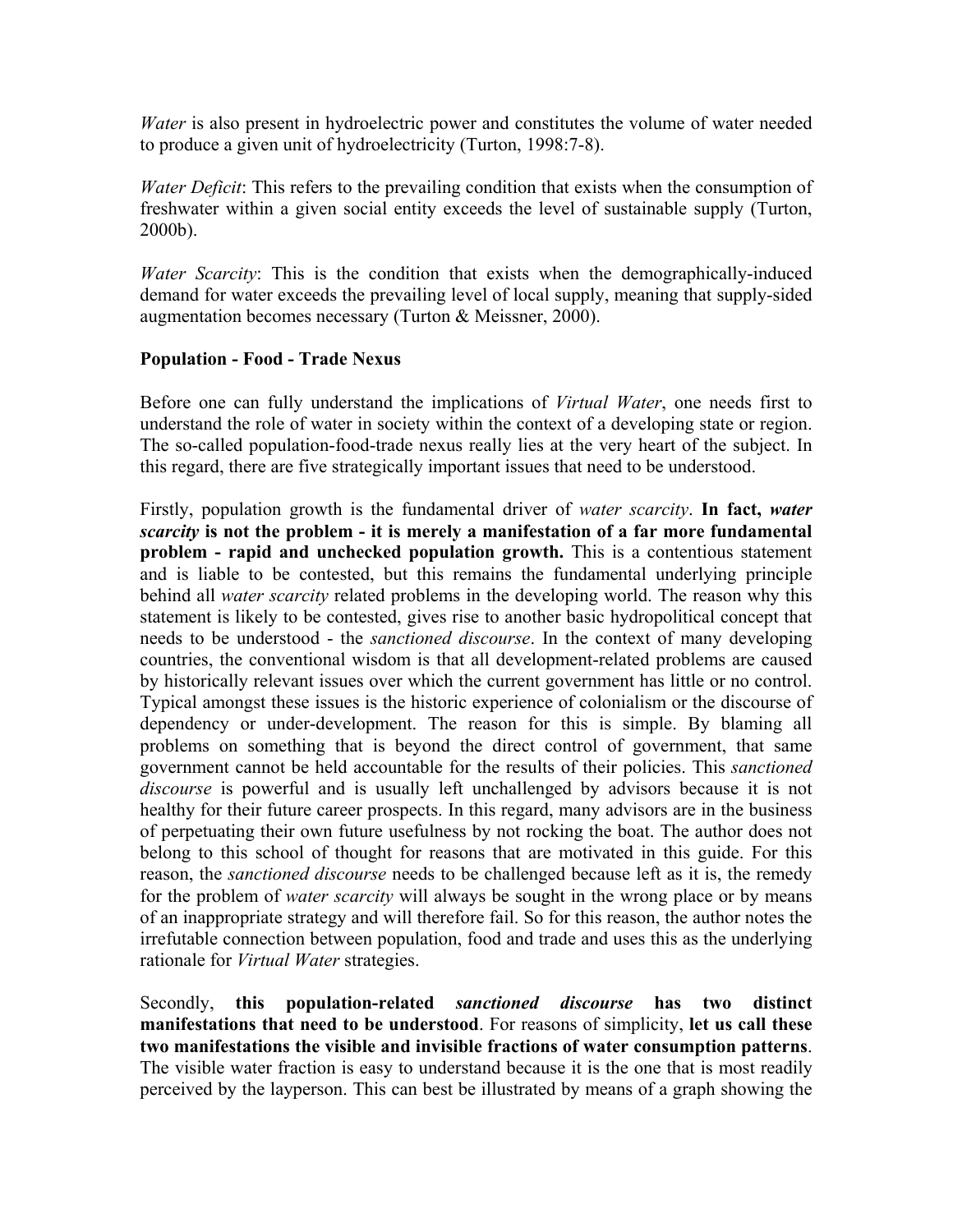direct correlation between population growth and water demand in a given spatial entity. Figure 1 shows the direct correlation between population growth and water demand for the city of Windhoek. From this it is clear that a close correlation exists between population growth (whether from endogenous causes such as increased fertility rates, or from exogenous causes such as population migration) within a given spatial entity and water consumption.



## **Figure 1. Growth of Windhoek's population and water demand (after Jacobson** *et al.,* **1995:57). This can be thought of as being the visible fraction of water demand.**

This is typical of the problem being faced by urban water supply schemes so the literature is rich with examples. While this is clearly an important aspect of water resource management, it does not tell the full story and as such can be misleading to strategic decision-makers. This is where the invisible water fraction becomes relevant. Ohlsson (1999:180) provides an insight into the problem by showing a breakdown of water needs for one human being expressed in liters of water per day. In terms of this analysis, one human being can survive on 2-5 liters per day for drinking purposes; between 25-100 liters per day are needed for domestic use such as sanitation services, washing of clothes and cooking utensils, etc; and between 1,000 - 6,000 liters per day are used for food and biomass production. From this it is evident that the volumes of water that a local authority would need to supply - the so-called visible fraction of water consumption - is in the order of 27-105 liters per person per day. This pales into absolute insignificance when compared to the invisible fraction of water consumption for that same person, which according to Ohlsson (1999:180) ranges between 1,000 - 6,000 liters per day (depending on where that person lives and what type of diet is taken as being normal). Stated differently, **at the lowest end of the scale, the invisible water fraction (for food) is 37 times greater than the visible fraction. At the highest end of the same scale, the invisible fraction of water in the form of food is a staggering 57 times greater than the visible fraction.** This nuance is largely ignored in the literature.

This can be understood by means of a simpler illustration. Let us take the basic water requirement (BWR) at 50 liters per person per day. Let us then accept that a healthy diet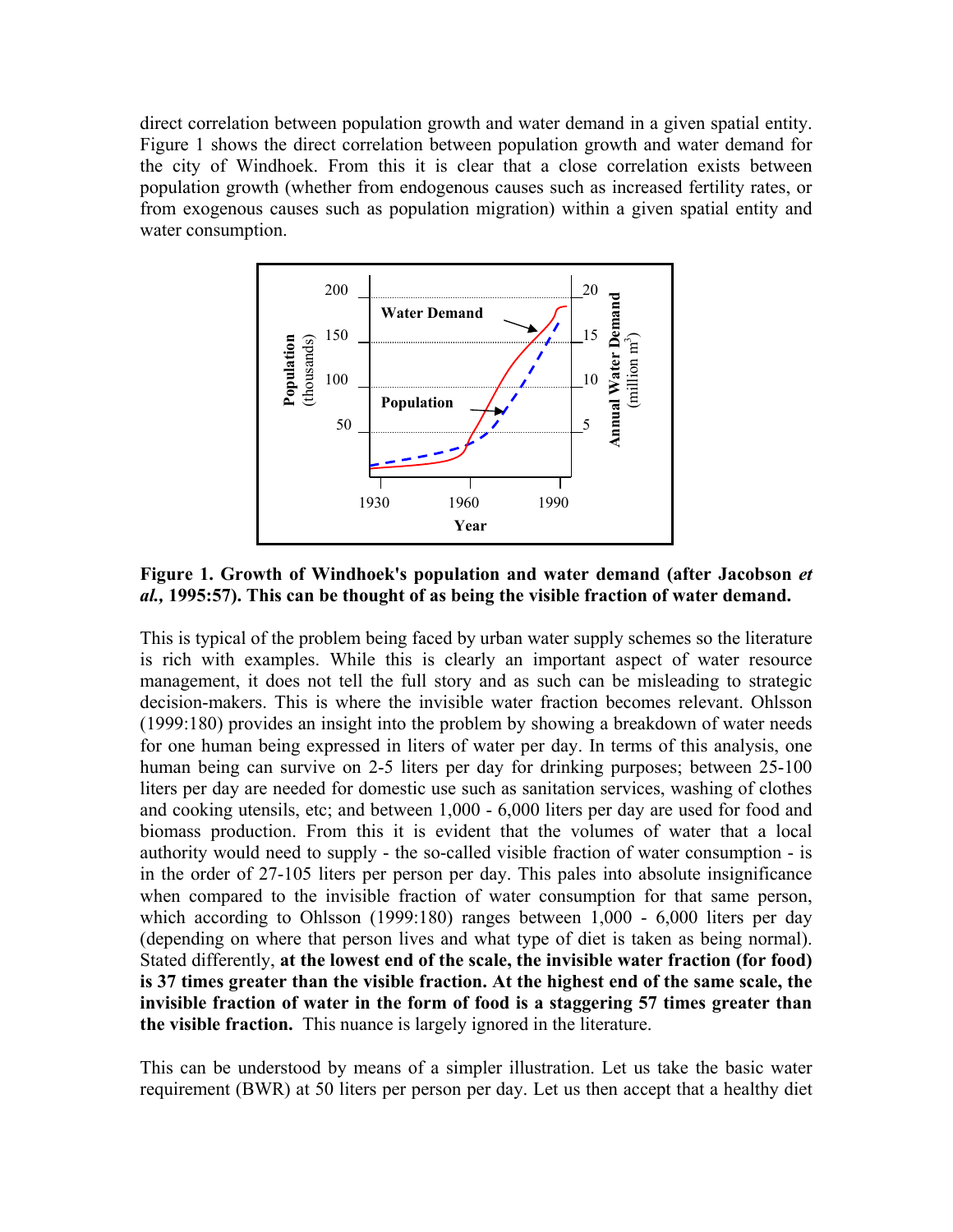consists of 3,000 calories of food per person per day. **We know that on average, it takes around one liter of water to produce one calorie of food. This translates to 3,000 liters of water per person per day for the invisible fraction of water for food production, which is a staggering 60 times greater than the visible fraction of water consumption.** This is very important to grasp, because most of the water demand statistics tend to focus on the visible fraction, simply because this is the figure that engineers need to work with in order to develop basic water supply schemes. The water for food (invisible fraction) is largely ignored in this form of analysis. **Therefore in order to ensure an adequate supply of food and water for one person for a year, a whopping 1,113 tonnes of water is needed of which a mere one sixtieth (18 tonnes) is related to the visible fraction.** Translated into equivalent water transfer projects, assuming a population growth of 1 million people, all of which are to be fed a balanced diet that is derived from irrigated agriculture alone, it would take either 73 new North-South Carrier Projects (in Botswana), or 54 new Okavango Pipeline Projects (in Namibia) or 2 new Phase 1a's of the Lesotho Highlands Water Project (in South Africa) to sustain this population growth if *Virtual Water* trade is not used (Turton, 2000d).

Thirdly, we need to take yet another fundamental fact into consideration. This is related to the *Sectoral Water Efficiency* (*SWE*) of agriculture versus industry. Ohlsson (1999:178-9) notes that a reasonably acceptable global benchmark figure for agricultural water consumption is 65-70% of the total water abstractions in a given country. This will obviously vary from country to country, largely as the result of agricultural dependence. In developing countries this can be higher. An acceptable international benchmark for industrial water abstraction is in the order of 20-25% of the total water abstraction in any given country. Of this a small fraction (9%) is consumptive use, with the rest being recaptured via treatment and recycling technologies and therefore made available for other economic processes or activities. The world benchmark for household water abstraction is only 5-10% of the total water abstraction in any given country. So, in terms of pure abstraction alone, **agriculture is by far the largest user of water in any given economy.** 

The relevance of this situation becomes clear when one looks at the other portion of the *SWE* equation. Typically agriculture uses the largest portion of water in a given political economy, yet it only contributes a small component to the Gross Domestic Product (GDP) of a country. Industry, on the other hand, uses less water and contributes a significantly larger fraction of the overall GDP. Thus, **in general terms, the agricultural** *SWE* **is low whereas the industrial** *SWE* **tends to be high. In fact water that is diverted away from agricultural use into the industrial and urban domestic sectors, can produce 70 times more economic value for given volume of water** (Ohlsson, 1999:170).

Figure 2 shows some selected *SWE* statistics for four SADC member states during 1995. Both Botswana and South Africa are particularly illustrative of this point in both economic sectors. We can therefore conclude that as countries develop, they tend to move away from agricultural-based economies to more industrial-based economies with a resultant change in economic efficiencies related to water.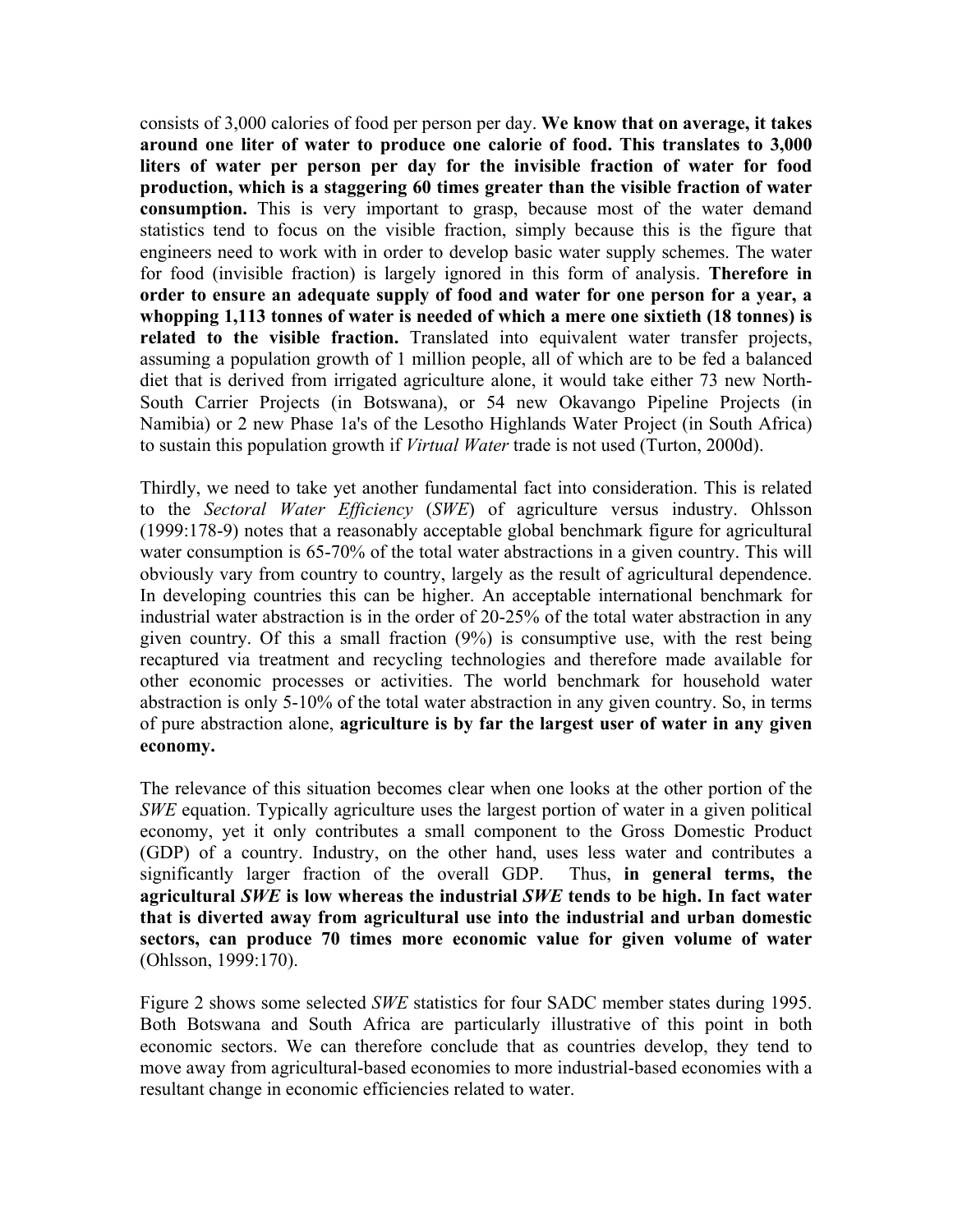| Figure 2. Comparative SWE Statistics for Selected<br>SADC Member States during 1995 (after Turton, 1998) |              |       |        |
|----------------------------------------------------------------------------------------------------------|--------------|-------|--------|
| <b>Botswana</b>                                                                                          | Agricultural | 48:5  | High   |
|                                                                                                          | Industrial   | 20:46 | Medium |
| <b>Namibia</b>                                                                                           | Agricultural | 68:14 | Medium |
|                                                                                                          | Industrial   | 3:26  | Medium |
| <b>South Africa</b>                                                                                      | Agricultural | 72:6  | Medium |
|                                                                                                          | Industrial   | 11:30 | Medium |
| Zimbabwe                                                                                                 | Agricultural | 79:14 | Low    |
|                                                                                                          | Industrial   | 7:30  | Medium |

Fourthly, having noted that an industrialized economy tends to be more water efficient, another critical aspect also becomes relevant to this guide. **This different** *SWE* **characteristic allows the notion of economic gearing to be brought to bear on the problem of** *water deficit***. This in turn implies a better water use pattern, and in particular, the ability to generate foreign currency with which to finance** *Virtual Water* **imports**. Therefore, within any *Virtual Water* paradigm, *SWE*s become critically important to understand. A deeper analysis of *SWE*s also reveals that they are exceedingly complex, because issues such as employment capacity within each sector also become relevant, along with the very fabric of society. There are far-reaching social implications for developing an economy away from a purely agricultural base to a more industrialized one. A discussion of these issues is beyond the scope of this guide however. {The reader is referred to Turton & Ohlsson (1999) for a deeper analysis of the social stability aspects of inter-sectoral allocative efficiency versus intra-sectoral allocative efficiency}.

Fifthly, **the latter issue of social stability gives us a clue as to the existence at strategic levels of yet another critically important aspect, namely the social ability to adapt to changing levels of** *water deficit*. The best way to understand the implications of this nuance is to dwell for a few moments on another new concept. Let us accept that a natural resource such as water can be available within a given political economy in a range of volumes from abundance to scarcity. For purposes of coherent conceptual development, let us call this a *first order resource*. Most of the literature that discusses *water scarcity*, and in particular the literature that deals with scarcity-induced conflict such as water wars, uses first order levels of analysis (see Turton, 2000c:41-44 for more details). This is misleading however, as empirical evidence suggests that *water scarcity* tends to result more in cooperation than conflict. This in turn gives rise to the important concept of a *second order resource*, or the ability of a given social entity to adapt to changing levels of *water deficit* over time. **Current research suggests that** *second order resources* **are in fact the defining ones when it comes to effectively managing** *water deficit* **in developing countries** (Ohlsson, 1999; Ohlsson & Turton, 1999; Turton, 2000b; Ashton & Haasbroek, 2000).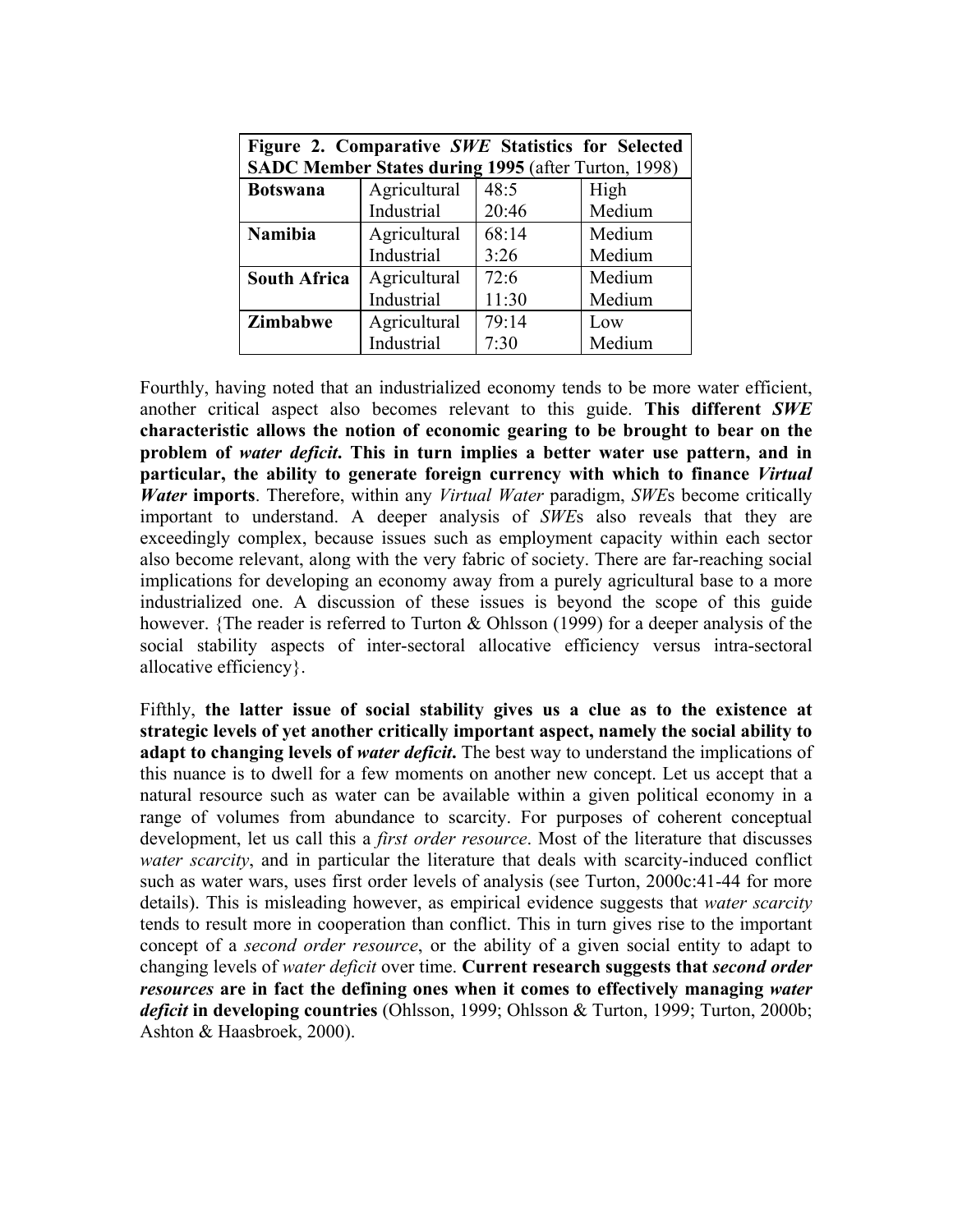#### **Strategic Issues**

Having noted the above, what is it that the decision-maker who is functioning at the strategic level needs to know about *Virtual Water*? Arguably, there are seven key issues that need to be understood.

Firstly, **by broadening the water management paradigm from the watershed or river basin level of analysis, to the** *problemshed* **level of analysis, an increased range of options become available** to the strategic-level decision-maker. It is this fact alone, that has mitigated against the confidently prophesied water wars in the Middle East (Allan, 1998).

Secondly, **by reaching into the** *problemshed* **for a solution, vast quantities of** *Virtual Water* **become available at reasonable (usually subsidized) prices, with the added advantage of being environmentally sustainable**. The current global grain surplus sees *Virtual Water* that has been harvested from the soil profiles of water abundant countries, often at highly subsidized rates, becoming a viable means of balancing local-level *water deficits*. During times of drought, countries often resort to importing grain or foodstuffs. This time-tested remedy has always been available to governments in water stressed regions. The only difference between this normal *coping strategy*, and a *Virtual Water*based solution, is the fact that the former is a once off act, whereas the latter is a deliberate policy choice.

Thirdly, **there is a definite conceptual difference between a country that uses** *Virtual Water* **as a rational** *coping strategy* **and a country that relies on food aid for survival**. Japan, for example, does not grow all of its own food, but Japan is certainly not aiddependent. Botswana and South Africa are shifting away from a policy of national-selfsufficiency in food to one of food security instead. The difference between a country that has a rational *coping strategy* based on *Virtual Water* and an aid-dependent country is therefore the ability to pay. This makes the notion of *SWE* highly significant, and in particular, the increased economic leverage that an industrial-based economy offers over a predominantly agriculturally-based economy.

Fourthly, **a rational** *coping strategy* **that is based on the merits of** *Virtual Water* **implies a fundamental re-think of the policy of national self-sufficiency in foodstuffs**. In fact, a *Virtual Water* paradigm is based on a policy of food security instead, with a strong and diversified economy with which *Virtual Water* imports can be paid for in a sustainable manner. This does not imply that a new form of post-colonial political or economic dependence is being accepted. It does imply however, that a balance needs to be struck between the relative merits (and demerits) of national self-sufficiency versus food security. For example, South Africa as a diversified political economy was forced to adopt a national self-sufficiency policy as the result of apartheid-induced sanctions. This implied massive mobilization of water for irrigation purposes, to the extent that environmental sustainability became a key issue. In post-apartheid South Africa, a more rational policy of food security can be considered instead, and it can be argued that although South Africa is highly water stressed, it is only water scarce if a policy of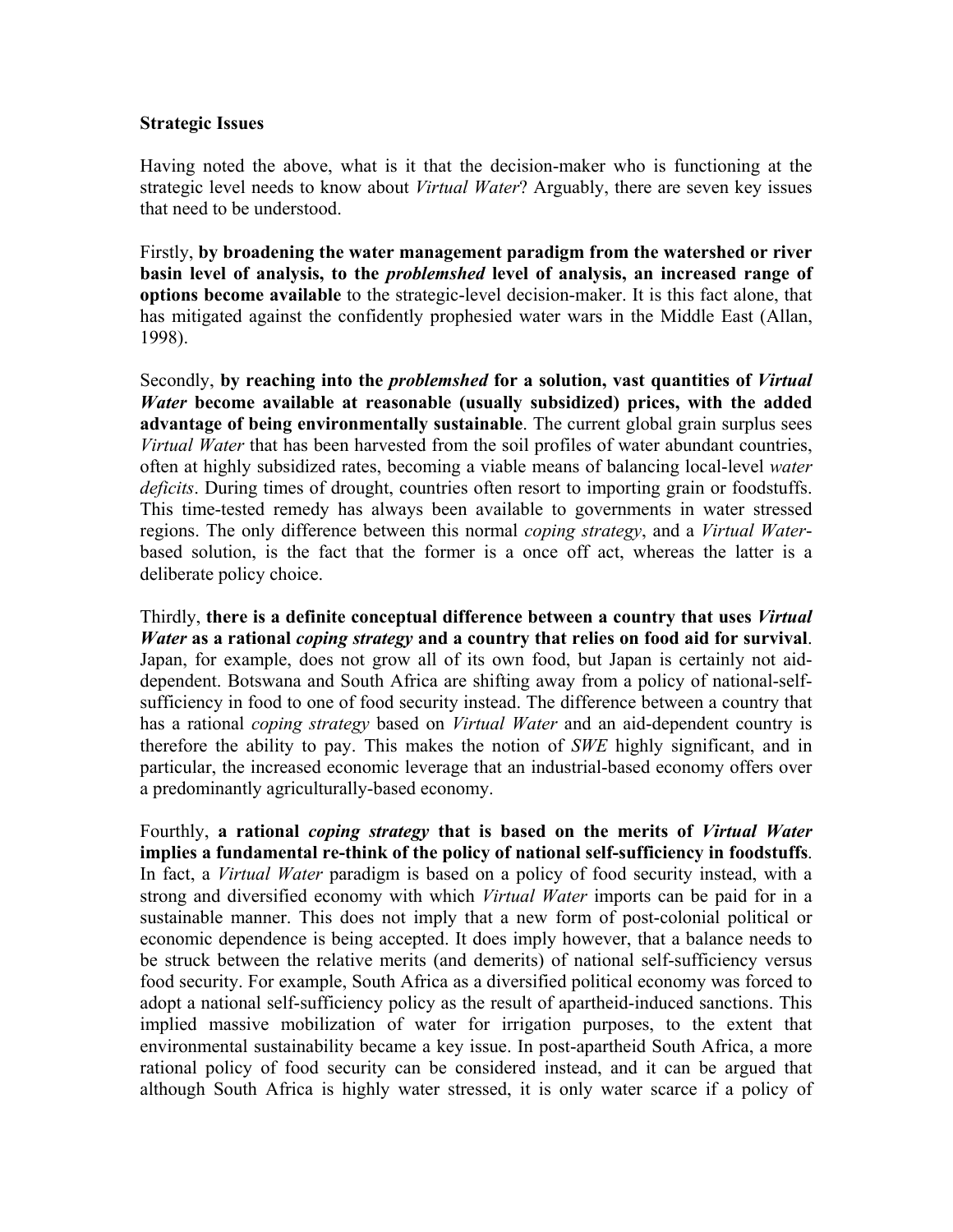national self-sufficiency is the norm. This normalization of *Virtual Water* trade patterns is clearly evident in recent research (Turton *et al.,* 2000:Graph 9e). The same argument can be made for Botswana, and possibly also for Namibia and Zimbabwe. *Virtual Water* **is therefore environmentally friendly, and as such ought to be supported by environmental NGOs and special interest groups as a fundamental component of sustainable development in** *water deficit* **regions of the world**.

Fifthly, *Virtual Water* **is politically silent** (Allan, 2000:127&129). It is therefore never expected to become front-page news in any country that uses it as a *coping strategy*. In fact, research shows that where it is used, the political decision-makers concerned can keep up the necessary lie that *water deficit* is not a problem for economic growth and social stability. In this regard, it offers politicians a viable option in water stressed regions of the world and as such it has incalculable advantages.

Sixthly, *Virtual Water* **is not a universal panacea of all water-related problems** however. This fact needs to be appreciated as well. While *water deficit* can be balanced at the strategic level of a given country, it will not necessarily relate to food security at the household level of society. For that to happen, a whole host of other issues need to be considered, not least of which is the ability of the state to provide for all members of society, which in turn impacts on legitimacy and political stability.

Finally, *Virtual Water* **can become a powerful tool for balancing the water budget at a regional level**. This is particularly useful within the context of SADC, where development is spatially uneven and where water distribution patterns do not match economic development patterns. As such, by considering a *Virtual Water* paradigm as a fundamental driver of intra-regional trade and development, SADC can fast-track agricultural and economic development in a more equitable and sustainable way. It seems absurd for *water deficit* countries like South Africa and Botswana (Namibia and Zimbabwe can also be considered under this category) to balance their water budgets from outside the SADC region, while economically stagnant but water rich countries like the Democratic Republic of the Congo (DRC), Zambia and Angola remain marginalized. They can become the regional *Virtual Water* reservoirs instead, in the form of the breadbaskets of the SADC region. Why not use the *Virtual Water* rationale to allow the water deficits to be balanced, while keeping the hard currency within the SADC region for kick-starting those stagnant economies? For this to occur, political will, far-sighted planning and crosscutting multisectoral policy-making needs to be stimulated wherever possible. And above all else, a prevailing condition of positive peace will have to be established.

# **Conclusion**

*Virtual Water* is a fascinating concept that is now being developed and refined for use by decision-makers at the strategic level of society. Recourse to trade in times of scarcity has been an age-old mechanism by which society has managed to cope with acute *water deficit*. This mechanism is now being considered as a component of a longer-term strategy. As such, **the trade in** *Virtual Water* **has shown itself elsewhere to be**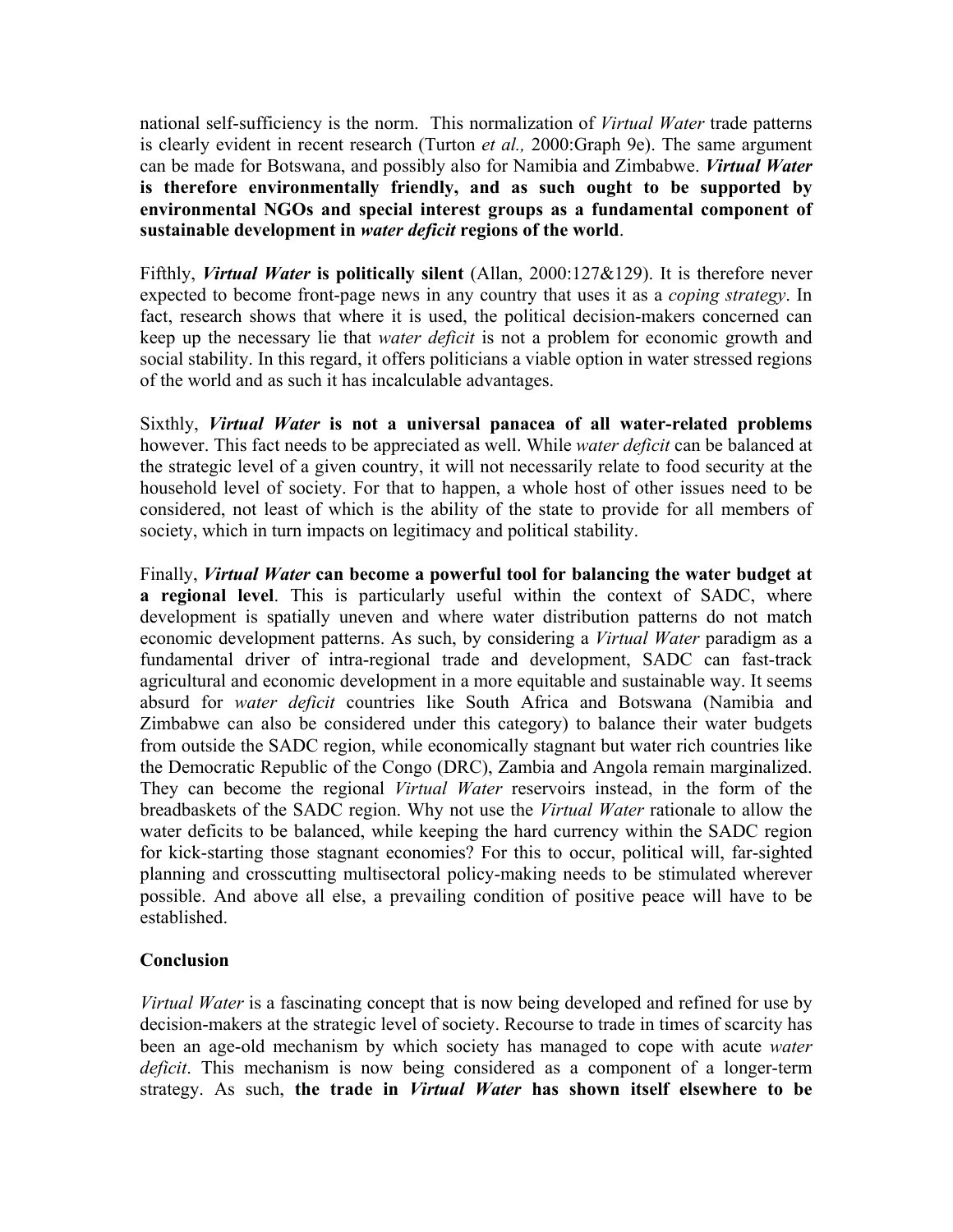**economically viable, and politically silent**. A fine line exists between viable trade in *Virtual Water* and food aid dependence however. As such a balance needs to be struck between economic development and foreign trade. Similarly, post-colonial dependency is also politically risky. Therefore, a balance needs to be struck between a policy of national self-sufficiency and food security. All policies are doomed to fail however, if the underlying driver of *water deficit* is ignored. As such, *water deficit* is not really the problem. It is merely the manifestation of a greater and more complex problem uncontrolled population growth. The latter is too politically risky to attack head on, so it is protected by a powerful *sanctioned discourse* that constructs knowledge in such a fashion as to downplay the population factor. *Virtual Water* trade allows this essential lie to be maintained until such time that it can be effectively managed. *Virtual Water* is therefore a strategic issue that needs to be debated at the highest level within SADC.

### **Bibliography**

**Allan, J.A.** 1998. 'Virtual Water': An Essential Element in Stabilizing the Political Economies of the Middle East*. Yale University Forestry & Environmental Studies Bulletin, No. 103*; 141-149.

**Allan, J.A.** 2000. Contending Environmental Knowledge on Water in the Middle East: Global, Regional and National Contexts. In **Stott, P. & Sullivan, S.** (Eds.) *Political Ecology: Science, Myth and Power*. London: Arnold & New York: Oxford University Press ISBN 0 340-76165 2

**Ashton, P.& Haasbroek, B.** 2000. Water Demand Management and Social Adaptive Capacity: A South African Case Study. Forthcoming chapter in a book as yet untitled. Available in draft from the CSIR, Division of Water, Environment and Forestry Technology, P.O. Box 395, Pretoria 0001, South Africa.

**Jacobson, P.J., Jacobson, K.M. & Seeley, M.K.** 1995. *Ephemeral Rivers and their Catchments: Sustaining People and Development in Western Namibia*. Windhoek: Desert Research Foundation of Namibia.

**Ohlsson, L.** 1999. *Environment Scarcity and Conflict: A Study of Malthusian Concerns*. Department of Peace and Development Research, Göteborg University ISBN 91-87380- 43-9

**Ohlsson, L. & Turton, A.R.** 1999. *The Turning of a Screw: Social Resource Scarcity as a Bottleneck in Adaptation to Water Scarcity*. Proceedings of the 9<sup>th</sup> Stockholm Water Symposium. Available in Draft from Website <http://www.soas.ac.uk/Geography/WaterIssues/OccasionalPaper/home.html>

**Turton, A.R.** 1998. *The Hydropolitics of Southern Africa: The Case of the Zambezi River Basin as an Area of Potential Co-Operation Based on Allan's Concept of Virtual Water*. Unpublished M.A. Dissertation, Department of Political Science, Pretoria: University of South Africa (UNISA)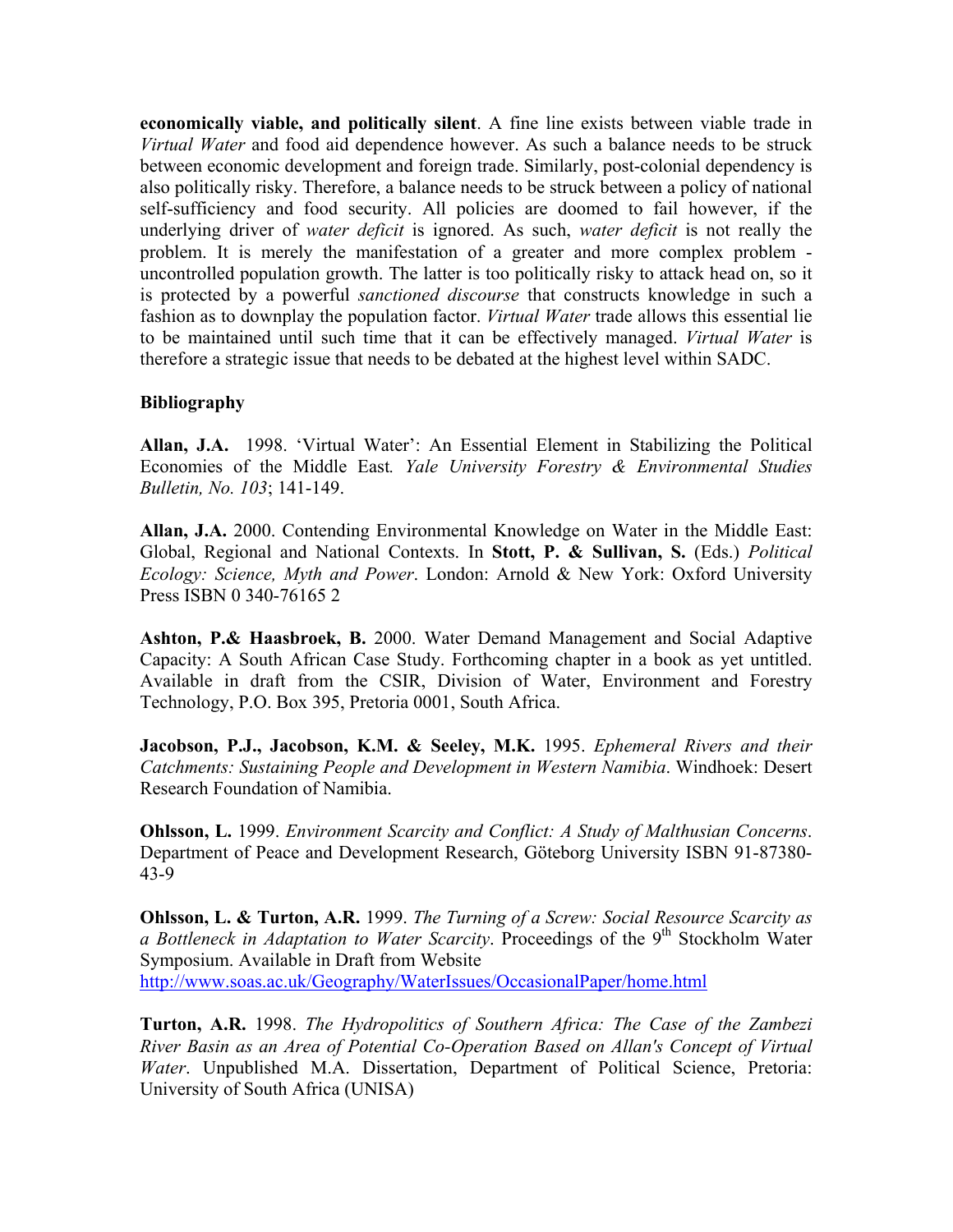**Turton, A.R. & Ohlsson, L.** 1999. *Water Scarcity and Social Stability: Towards a Deeper Understanding of the Key Concepts Needed to Manage Water Scarcity in Developing Countries.* Paper presented to the 9<sup>th</sup> Stockholm Water Symposium. Available in Draft from Website

<http://www.soas.ac.uk/Geography/WaterIssues/OccasionalPaper/home.html>

**Turton, A.R.** 2000(a). Precipitation, People, Pipelines and Power in Southern Africa: Towards a 'Virtual Water'-based Political Ecology Discourse. In **Stott, P. & Sullivan, S.** (Eds.) *Political Ecology: Science, Myth and Power*. London: Arnold & New York: Oxford University Press ISBN 0 340-76165 2

**Turton, A.R.** 2000(b). Water and Sustainable Development: A Southern Perspective. Forthcoming in *Encyclopedia of Life Support Systems (EOLSS).* London: EOLSS Publishers. Available in Draft from Website <http://www.up.ac.za/academic/libarts/polsci/awiru>

**Turton, A.R.** 2000(c). Water Wars in Southern Africa: Challenging Conventional Wisdom. In **Solomon, H. & Turton, A.R.** (Eds.) *Water Wars: Enduring Myth or Impending Reality? African Dialogue Monograph Series No. 2.* Durban: ACCORD Publishers ISSN 1562-7004

**Turton, A.R.** 2000(d). *Water, Development and Conflict in Africa.* Presentation to the African Dialogue Lecture Series held on 29 August at Pretoria University. Available as a PowerPoint presentation from the Centre for International Political Studies (CIPS)  $(cips@postino.up.ac.za)$  $(cips@postino.up.ac.za)$  $(cips@postino.up.ac.za)$ .

**Turton, A.R. & Meissner, R.** 2000. *The Hydrosocial Contract and its Manifestation in Society: A South African Case Study.* Forthcoming chapter in a book as yet untitled. Available in Draft from Website<http://www.up.ac.za/academic/libarts/polsci/awiru>

**Turton, A.R., Moodley, S., Goldblatt, M. & Meissner, R.** 2000. *An Analysis of the Role of Virtual Water in Meeting Water Scarcity: An Applied Research and Capacity Building Project.* Johannesburg: Group for Environmental Monitoring (GEM) and IUCN (NETCAB)

#### **Additional Literature**

**Allan, J.A.** 1992. Substitutes for Water are Being Found in the Middle East and North Africa, in *GeoJournal*, Vol. 28, No. 3: 375-385.

**Allan, J.A.** 1994. Economic and Political Adjustments to Scarce Water in the Middle East, in *Water and Peace in the Middle East. Studies in Environmental Science*, No. 58; 375-387.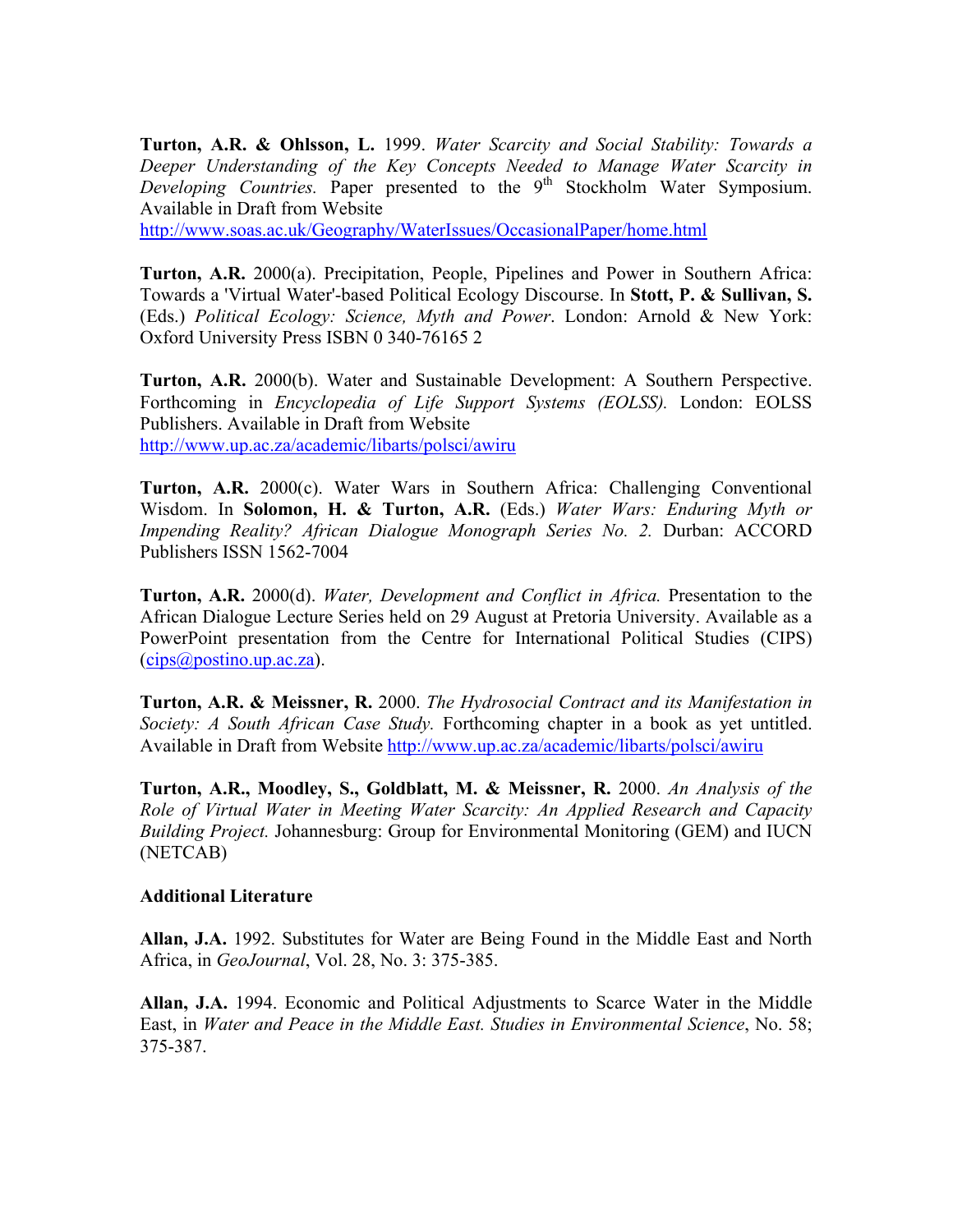**Allan, J.A.** 1994. Overall Perspectives in Countries and Regions, in **Rogers, P. & Lydon, P.** (Eds.). 1994. *Water in the Arab World: Perspectives and Progress.* Harvard University Press: Cambridge.

**Allan, J.A. & Mallat, C.** (Eds.) 1995. *Water in the Middle East: Legal, Political and Commercial Implications*. London: British Academy Press

**Allan, J.A**. 1996. The Political Economy of Water: Reasons for Optimism but Long Term Caution, in **Allan, J.A. & Court, J.H.** (Eds.) 1996. *Water, Peace and the Middle East: Negotiating Resources in the Jordan Basin*. I.B. Taurus Publishers: London

**Allan, J.A. & Karshenas, M**. 1996. Managing Environmental Capital: The Case of Water in Israel, Jordan, the West Bank and Gaza, 1947 to 1995, in **Allan, J.A. & Court, J.H.** (Eds.) 1996. *Water, Peace and the Middle East: Negotiating Resources in the Jordan Basin*. I.B. Taurus Publishers: London

**Allan, J.A**. 1996. *Water and Development: Relevance to Water Allocation and Management Policy*. Paper presented to the Erasmus Seminar on Perceptions of the Value of Water and Water Landscapes, September 1996. London

**Allan, J.A.** 1996. Water Use and Development in Arid Regions: Environment, Economic Development and Water Resource Politics and Policy, in *Water Use and Development*, Vol. 5, No. 2; 107-115.

**Allan, J.A.** 1996. Policy Responses to the Closure of Water Resources: Regional and Global Issues. In **Howsam, P. & Carter, R.C.** (Eds.) *Water Policy: Allocation and Management in Practice.* Proceedings of International Conference on Water Policy, Cranfield University, 23-24 September 1996. London: E & FN Spon

**Allan, J.A.** 1997. '*Virtual Water': A Long Term Solution for Water Short Middle Eastern Economies.* British Association Festival of Science. University of Leeds. 9 September 1997.

**Allan, J.A. & Radwan, L**. (undated) *Perceptions of the Values of water and Water Environments*. Proceedings of the 4<sup>th</sup> European Seminar on Water Geography. London: Middlesex University and SOAS.

**Allan, J.A.** 1998. Productive Efficiency and Allocative Efficiency: Why Better Water Management may not solve the Problem. In *Agricultural Water Management.* No 142.5; 1-5 (Elsevier)

**Allan, J.A.** 1998. Why Value Water? Some Perspectives on the Political Economy of Water and the Environment in the Mediterranean Region. In **Ferragina, E.** (Ed.) 1998. *L'Aqui nei paesi Mediterranei.* Proceedings of the International Convention held in Naples on 4-5 December 1997.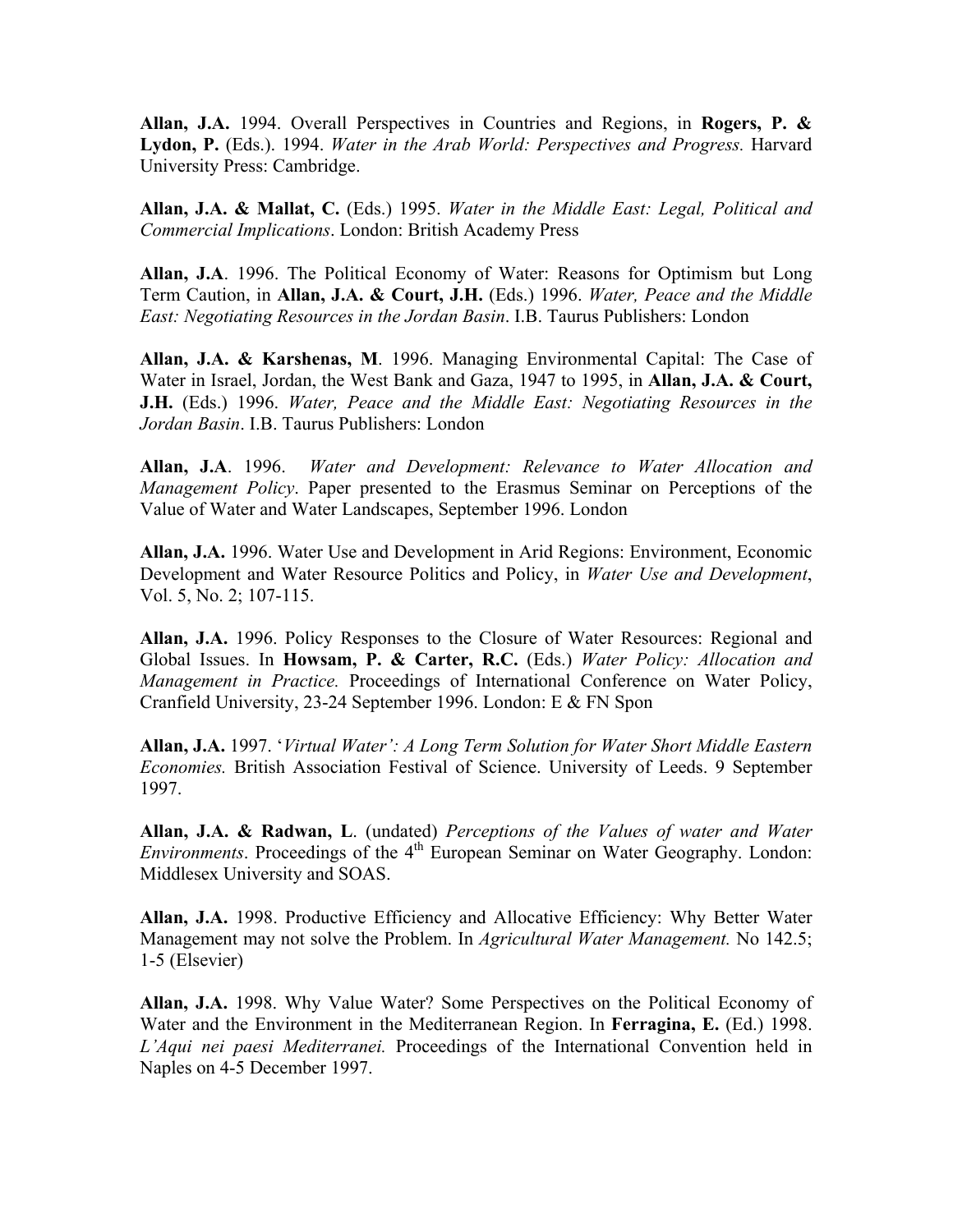**Allan, J.A.** 1998. Virtual Water: A Strategic Resource. Global Solutions to Regional Deficits. In *Ground Water*, Vol. 36, No. 4 ;545-546.

**Allan, J.A.** (1999) Water is not an economic resource: The political economy of some MENA waters. Forthcoming chapter in a book.

**Allan, J.A.** (1999) Water is an Economic Resource: The Economists View. Forthcoming chapter in a book.

**Allan, J.A.** (1999) *Global Systems Ameliorate Local Droughts: Water, Food and Trade.* Paper presented at the Exploratory Workshop on Drought and Drought Mitigation in Europe, 1-3 March 1999, Space Applications Institute, European Commission, DG Joint Research Centre.

**Allan, J.A.** 1999. Now you See it, Now you Don't. A Convenient Solution, in The *UNESCO Courier*; 29-32. February 1999.

**Allan, J.A.** 1999. *Water in International Systems: A Risk Society Analysis of Regional Problemsheds and Global Hydrologies.* Paper presented at the Conference "Sustainability, Risk and Nature: The Political-Ecology of Water in Advanced Societies", Oxford University, 15-17 April 1999.

**Allan, J.A.** 1999. Avoiding War over Natural Resources. In **Fleming, S.** (Ed*.) War and Water.* Geneva: ICRC Publication Division [\(http://www.irc.org\).](http://www.irc.org)/)

**Lichtenthäler, G.** 1996. Tribes and Trends: Changing Perceptions of the Value of Water in Yemen. In *Perceptions of the Value of Water and Water Environments*. Proceedings of the European Seminar on Water Geography. 6-10 September 1996, London, SOAS, University of London.

**Lichtenthäler, G.** 1999. *Water Management and Community Participation in the Sa'dah Basin of Yemen: Politics, Perceptions and Perspectives*. Preliminary Investigations for a World Bank Pilot Project.

**Lichtenthäler, G. & Turton, A.R.** 1999. *Water Demand Management, Natural Resource Reconstruction and Traditional Value Systems: A Case Study from Yemen.* Paper presented in the Workshop No. 4: Water and Social Stability of the  $9<sup>th</sup>$  Stockholm Water Symposium "Urban Stability through Integrated Water-Related Management", hosted on 9-12 August by the Stockholm Water Institute (SIWI) in Stockholm, Sweden. Also available as Occasional Paper No. 14 from Website

<http://www.soas.ac.uk/Geography/WaterIssues/OccasionalPapers/home.html>

**Turton, A.R.** 1999. Water Scarcity and Social Adaptive Capacity: Towards an Understanding of the Social Dynamics of Water Demand Management in Developing Countries. *MEWREW Occasional Paper No. 9.* Water Issues Study Group, School of Oriental and African Studies (SOAS), University of London. Available from Website